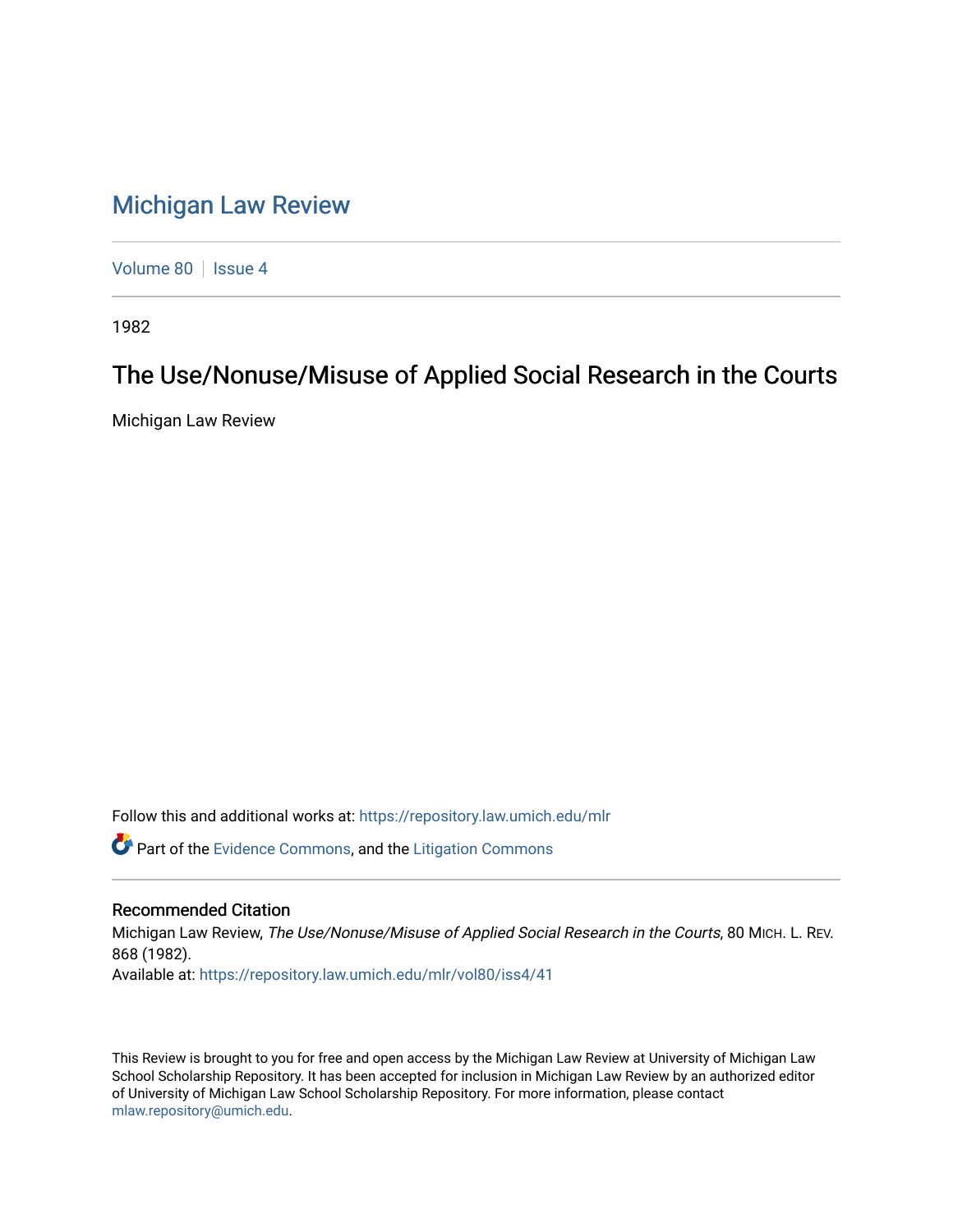THE USE/NONUSE/MISUSE OF APPLIED SOCIAL RESEARCH IN THE COURTS. Edited by *Michael J. Saks* and *Charles H. Baron.*  Cambridge, Mass.: Abt Books. 1980. Pp. ix, 189. \$26.

Social science data are increasingly being used at trial to prove facts that are otherwise difficult to observe.<sup>1</sup> Courtroom uses of empirically generated data include, for example, determining markets in antitrust suits,<sup>2</sup> calculating expected future earnings in personal injury cases,<sup>3</sup> and supporting and rebutting employment discrimination charges.4 Courts have now become accustomed to hearing from economists, psychologists, and sociologists on an endless variety of subjects.

Unfortunately, this growing use of social science research has been accompanied by profound misunderstandings between the social science and legal communities.<sup>5</sup> These misunderstandings stem primarily from a lack of knowledge within each field of the other's purposes and methodologies. In *The Use/Nonuse/Misuse of Applied Social Research in the Courts,* Michael Saks and Charles Baron bring together the suggestions of social scientists, lawyers, and judges for improving the working relationship between their disciplines. The book's objective is straightforward: to enhance the critical and intelligent use of social research data in the courts by narrowing the gap in understanding between the two communities (p. ix). The perspectives represented in this symposium cover the ideological spectrum, ranging from a sociology professor's frustration after attempting to explain the fundamentals of multiple regression analysis before an administrative law judge (p. 99) to a state court judge's reluctance to believe one study's findings about the reliability of eyewitness testimony (pp. 138-39). By juxtaposing such perspectives, Saks and Baron hope to explain why the quality of most courts' use of social science data is "miserable" (p. 8) and to illuminate the advantages and disadvantages of proposed reforms.

Judges, lawyers, and social scientists all contribute to the nonuse and misuse of social science data through their differing perceptions

<sup>1.</sup> For a discussion of the historical and potential use of social science data in courts, see P. ROSEN, THE SUPREME COURT AND SOCIAL SCIENCE (1972).

<sup>2.</sup> *See, e.g.,* Tampa Elec. Co. v. Nashville Coal Co., 365 U.S. 320, 330-33 (1961).

<sup>3.</sup> *See* w. PROSSER, HANDBOOK OF THE LAW OF TORTS 905-06 (4th ed. 1971).

<sup>4.</sup> *See, e.g.,* International Bhd. of Teamsters v. United States, 431 U.S. 324, 337-40 & n.20 (1977); Washington v. Davis, 426 U.S. 229, 237, 251 n.17 (1976).

<sup>5.</sup> There is ample literature describing the misuse of social science data at trial. *See, e.g.,*  Hallock, *The Numbers Game* - *The Use and Misuse of Statistics in Civil Rights Litigation*, 23 VILL. L. REv. 5 (1977); Comment, *Judicial Use, Misuse, and Abuse* of *Statistical Evidence, 41* J. URB. L. 165 (1969). *See generally* Levin, *Education, Lffe Chance;, and the Courts: The Role* of *Social Science Evidence,* 39 LAW & CONTEMP. PROBS. 217, 236-40 (1975) (discussing the ramifications of courts having to choose between competing presentations of social science evidence).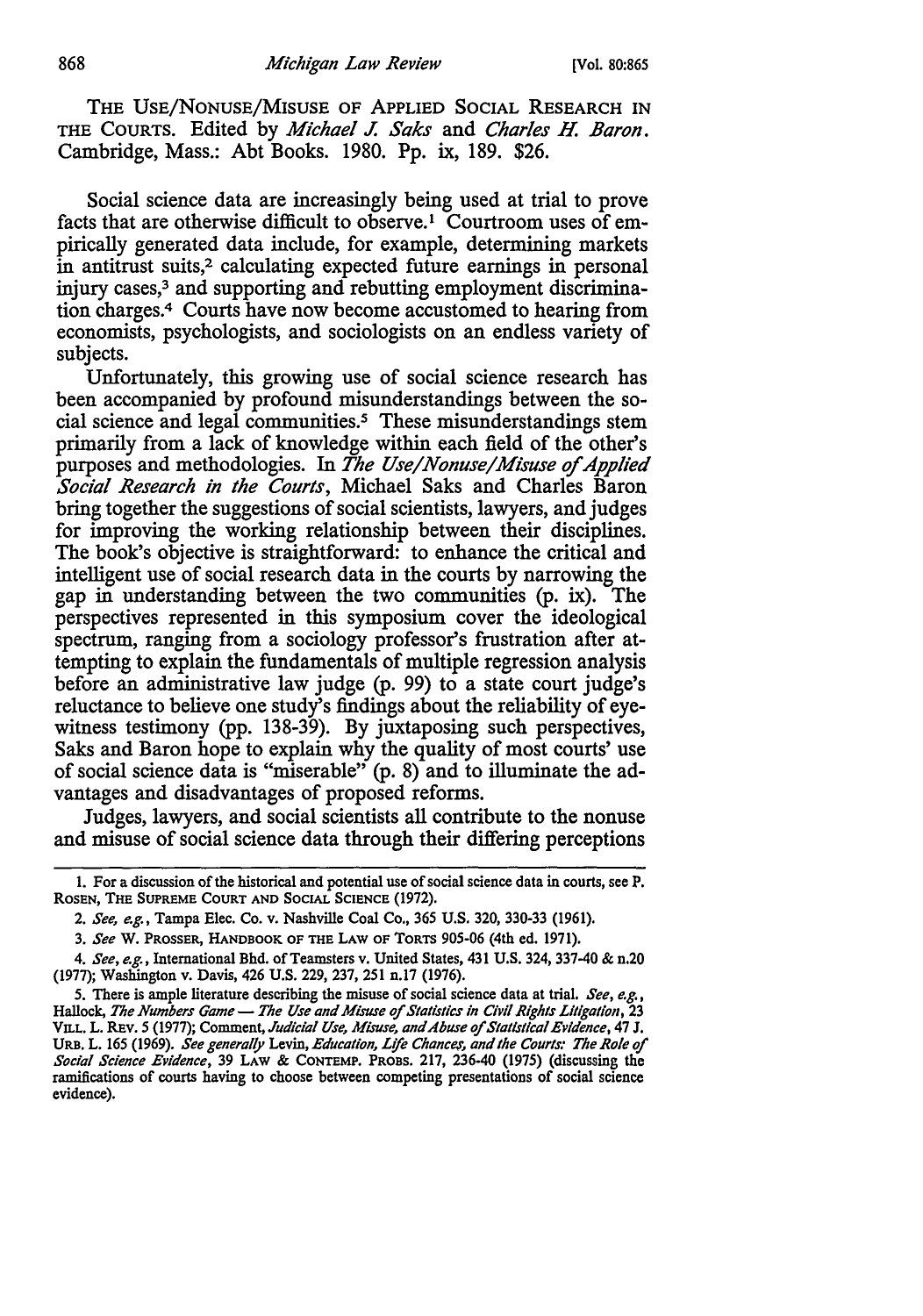of the purpose and meaning of research data. Judges, for example, are often skeptical about social research (pp. 11, 17, 48). This skepticism results from several factors. First, the credibility of expert witnesses is undermined because they act as "hired guns": each witness supports his side's theory, hence the testimony at trial diverges sharply. The confused fact-finder therefore concludes that the data are unreliable and ignores all of the experts (p. 137). Second, social science findings change more rapidly over time than do legal principles because subsequent research suggests different ways to explain the observed data (pp. 38, 150). Third, since judges are generally untrained in social science research methods, they often are unable to comprehend the data presented (pp. 15, 101).6 Finally, counterintuitive data may be rejected simply because it offends the judge's preconceived notions of reality (pp. 37, 139).

Lawyers contribute to the misuse problem because their role as advocates in an adversarial process affects their treatment of applied research. Their objective is not to establish a record consisting of scholarly detachment and commitment to truth, but to win a favorable verdict (p. 12). Lawyers thus have an incentive to manipulate data or to avoid presenting a balanced picture (pp. 12, 37-38). Similarly, since lawyers must build a case from "facts," they have an incentive to mischaracterize the nature of social science data. Data interpretation is couched in terms of probabilities and confidence levels (p. 70); for example, if the result *''A* causes *B"* can be shown by data that explains twenty percent of the variance between two variables, that data is considered good by social scientists (p. 37). For purposes of simplicity, however, lawyers ignore that eighty percent of the variance is not explained and simply argue that *"A* causes *B"* (p. 37). In so doing, they attribute a much higher level of certainty to applied research data than would social scientists (p. 71 ). The adversarial process, therefore, can itself confuse the issues, particularly when each side presents its own statistical analysis.

*Use/Nonuse/Misuse* does not significantly criticize social researchers or offer any meaningful advice to them about improving legal-social science communication. The authors do suggest that researchers recognize the fundamental difference between the goals of each discipline. Courts are not in the business of seeking scientific truth; they are concerned with resolving disputes and are interested in ultimate scientific truth only to the extent that it furthers dispute resolution. Researchers should, therefore, recognize the inquisitional nature of court proceedings, expect to be questioned, and re-

<sup>6.</sup> When only one side has presented complex social data in support of its case, this lack of understanding may confront the trial judge with a dilemma: If the court lacks the resources necessary to evaluate the data, it will have to choose between ignoring the data or accepting it on faith. P. 76.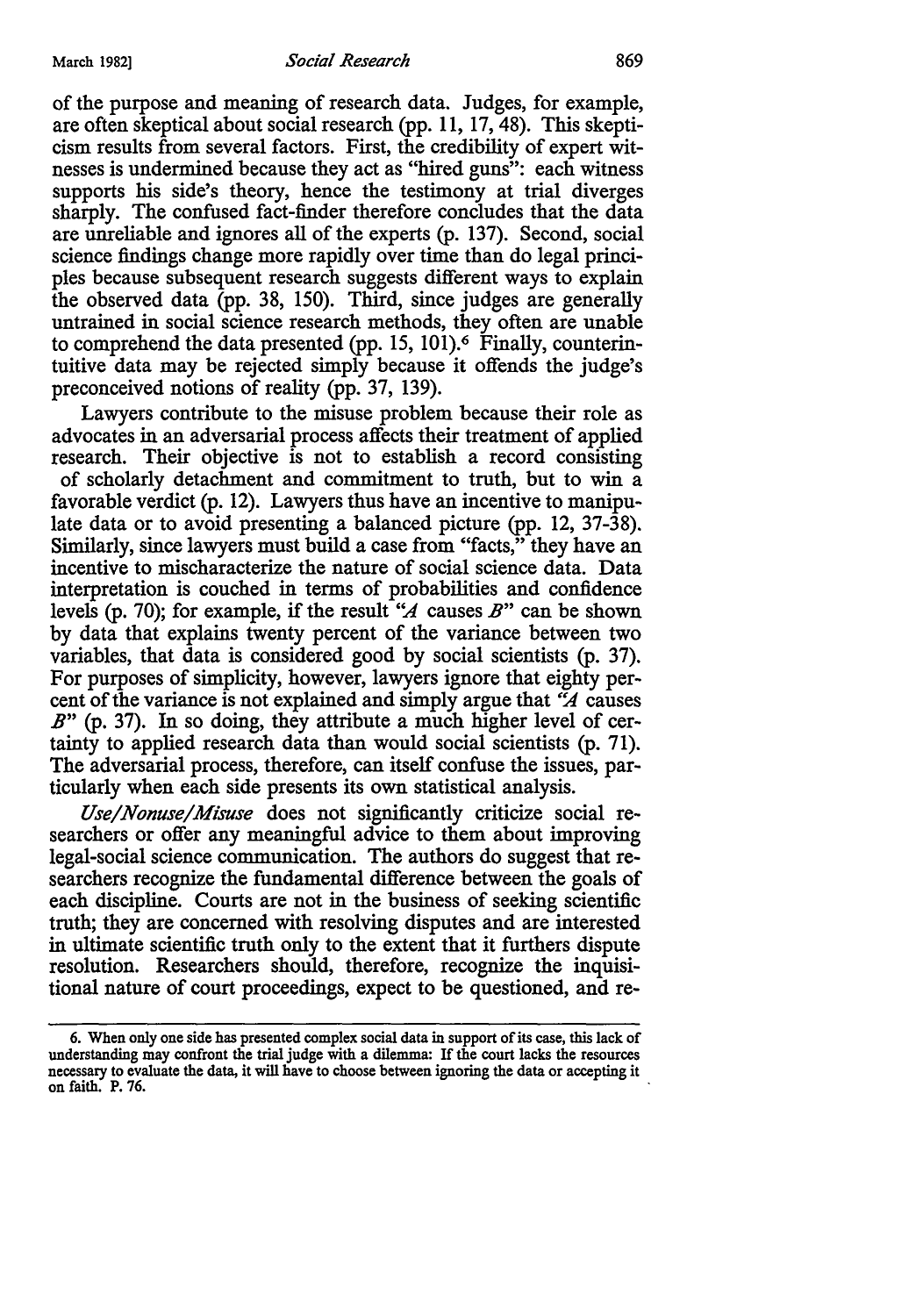spond by defending their analysis in terms understandable to the court (p. 79).<sup>7</sup>

Contributors to the book make a number of suggestions for improving the legal profession's use of social science data. Some of these ideas, like the proposed Science Court (pp. 53-59), have been advanced before.8 This specialized court, comprised of impartial scientific experts, could arguably make more informed judgments between competing theories than general courts. The book's discussion, however, does little more than inform the reader of the ongoing debate. Another proposal urges courts to use procedures authorized under the Federal Rules of Civil Procedure to digest complex evidence more thoroughly. These procedures include appointing a special master<sup>9</sup> or a court adviser and trying the issue before an advisory jury (pp. 133-34).<sup>10</sup> These proposals are also undeveloped; readers must tum elsewhere for an evaluation of their merits.

Two proposals emerging from the symposium do offer grounds for new debate. The first, made by Professor Baron, advocates educating lawyers about social science research by making that research available in an indexed form similar to the West system currently used for cases (pp. 154-56). Lawyers skilled in the use of social science data will win more lawsuits, Baron argues, so that the proposal will induce more lawyers to develop these skills. As lawyers become more sophisticated, the bench will also become conversant with data interpretation. Baron does not explain, however, why such an incentive system has not already improved the quality of social science evidence presented at trial.

The second proposal, made by Professor David Baldus, addresses a particular policy issue: the constitutional reasonableness of the death penalty in specific cases. Baldus advocates using quantitative analysis to determine whether a death sentence in a particular murder case is "excessive" when compared with sentences of other "similarly situated" defendants (pp. 83-94).<sup>11</sup> State courts typically apply a subjective "salient features" test to define the relevant pool of comparison cases (pp. 84-86). Using standard multiple regression

10. FED. R. CIV. P. 39(c). Such an advisory jury could be composed of impartial scientific experts. P. 134.

<sup>7.</sup> The absence of any significant advice to researchers may have resulted from the book's structure: of the 34 contributors, only 12 were lawyers, judges, or law professors.

<sup>8.</sup> For a discussion of the Science Court proposal, see Martin, *The Proposed "Science Court,"* 75 MICH. L. REV. 1058 (1977).

<sup>9.</sup> FED. R. C1v. P. 53. Special masters are experts appointed by the court to hear complex matters. The special master makes findings of fact and law and reports these to the court.

<sup>11.</sup> Since the Supreme Court's decision in Furman v. Georgia, 403 U.S. 238 (1972), states are prohibited under the eighth amendment from statutorily authorizing "excessive" death sentences. Whether a penalty is "excessive" is determined by comparing the challenged sentence to sentences given to other defendants convicted on similar facts.